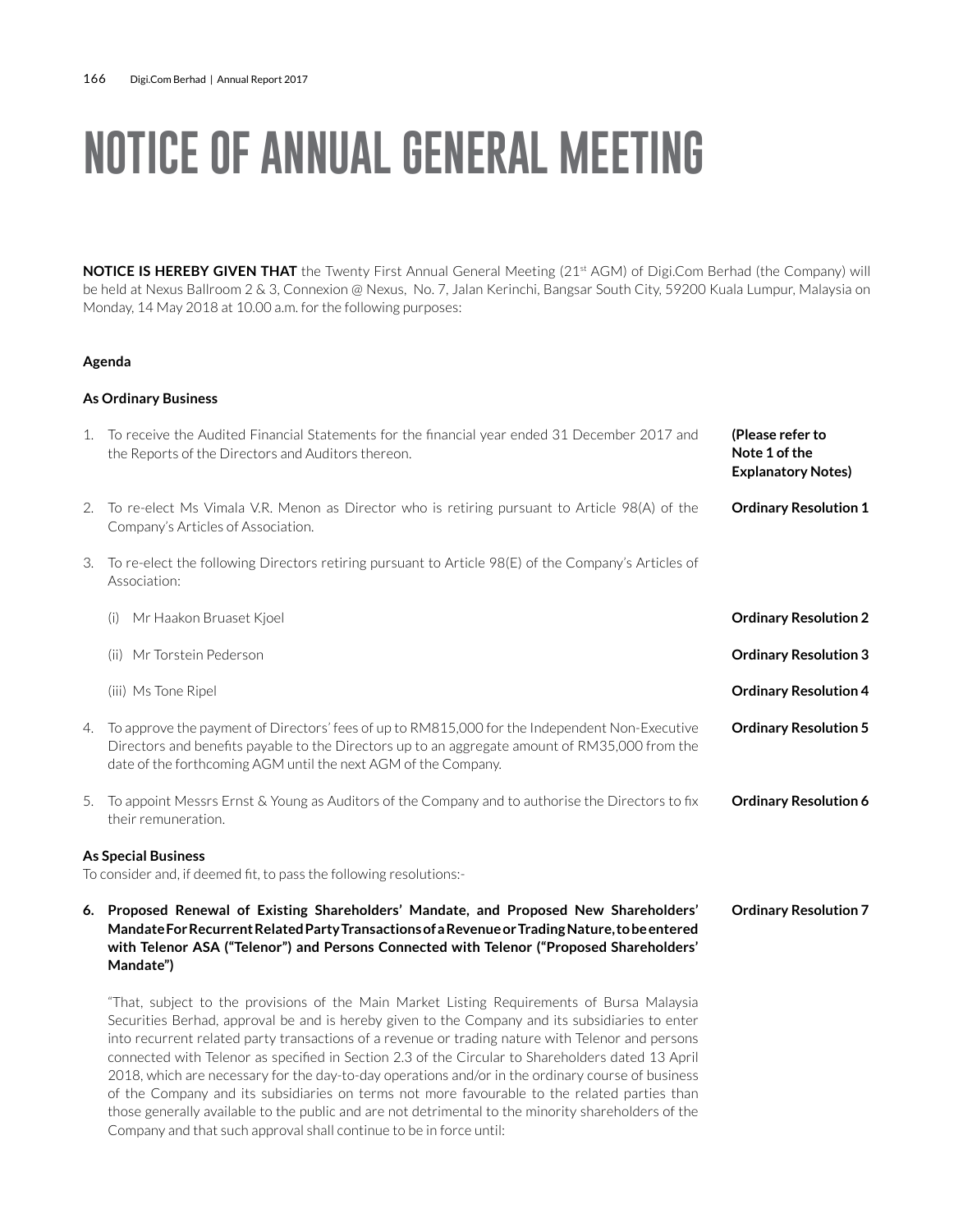## **NOTICE OF ANNUAL GENERAL MEETING**

- (i) the conclusion of the next AGM of the Company following the forthcoming AGM at which the Proposed Shareholders' Mandate shall be passed, at which time it will lapse, unless by a resolution passed at a general meeting, the authority conferred by this resolution is renewed;
- (ii) the expiration of the period within which the next AGM of the Company is required to be held pursuant to Section 340(2) of the Companies Act 2016 (but shall not extend to such extension as may be allowed pursuant to Section 340(4) of the Companies Act 2016); or
- (iii) revoked or varied by resolution passed by the shareholders at a general meeting,

#### whichever is earlier.

And that the Directors of the Company be and are hereby authorised to complete and do all such acts and things (including executing all such documents as may be required) as they may consider expedient or necessary to give effect to the Proposed Shareholders' Mandate".

#### **As Other Business**

7. To transact any other business of which due notice has been given.

By Order of the Board

CHOO MUN LAI (MAICSA 7039980) TAI YIT CHAN (MAICSA 7009143) Company Secretaries

Selangor Darul Ehsan 13 April 2018